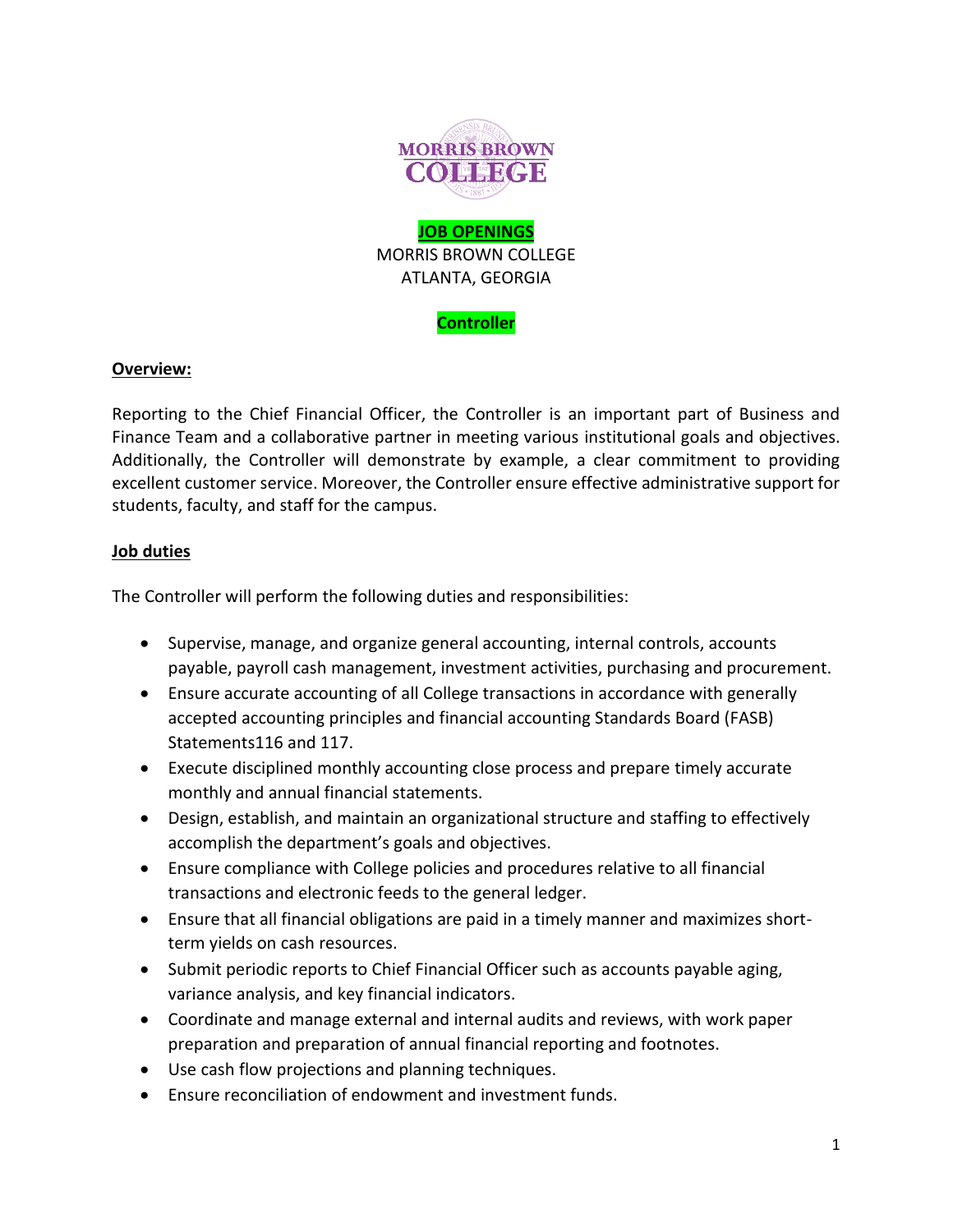- Ensure that all monies are accurately accounted for and deposited timely and intact with bank accounts.
- Maintain compliance with contractual obligations placed on cash funds by external parties (federal agencies, grantors, others).
- Assist in maintaining satisfactory relations and good credit standing of the College.
- Assist in the preparation of the annual operating budget, capital, and sponsored research budgets.
- Work closely with Financial Aid, Admissions, Student Accounts, Operations other offices/departments.
- Provide ownership and operate on-line integrated Blackbaud FE NXT and Human Resource/Payroll Modules, install updates, revise operating procedures.
- Maintain up-to-date knowledge of federal, state, College accounting policies, procedures, regulations.
- Provide training updates to staff; provide quality customer service to parents and students; serve on committees to enhance service delivery; serve as liaison with external agencies.

The Controller must display the following knowledge, skills, and abilities:

- Must have a minimum of a Bachelor's Degree in **Accounting** (MBA and/or CPA is a plus).
- Must have at least 5 years of progressive experience in a senior-level accounting and reporting position (preferably higher education or non-profit environment), public accounting, customer service, project management, cost/control conscious management, and change management.
- Must have excellent verbal and written communications and interpersonal skills; and excellent organizational/planning/analytical/negation and leadership skills.
- Must have the ability to multi-task and prioritize in an environment of change; and the ability to carry out strategic planning and motivate teams to produce quality materials within appropriate timeframes.
- Must have a strong knowledge base in cash handling, data analysis, organizational and management development, financial reporting, and key financial indicators preparation.
- Must be proficient in use of Microsoft Word, Excel, PowerPoint, computerized administrative relational database systems, Internet as a search resource, computer accounting systems (Blackbaud and QuickBooks applications).
- Must have knowledge of generally accepted accounting principles, Financial Accounting Standards Board (FASB) Statements 116 and 117, Federal, State and College regulations related to accounting and reporting.
- Must be a self-starter; and must be a team player with high moral character and integrity.

# **Benefits**

- **1. Salary- \$70,000- \$80,000 Depending on Experience**
- 2. Dental/Medical insurance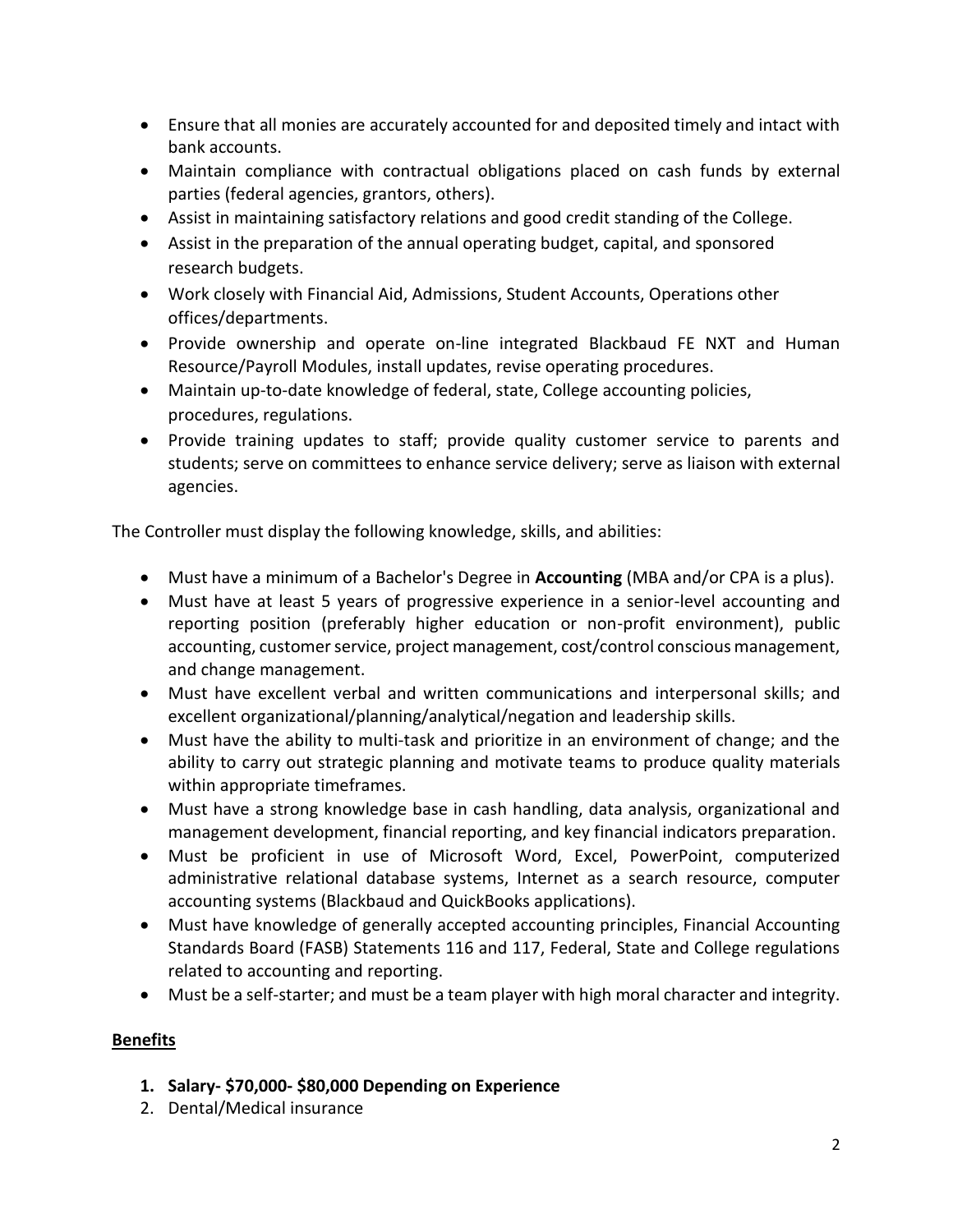- 3. Paid time off (2 weeks a year)
- 4. Paid mental health week: In addition to two weeks paid time off, each full-time twelvemonth employee will receive 5 additional business days off for rest and recuperation for their mental health. (Must be used as 5 consecutive business days off- time does not roll over).
- 5. 403B Retirement plan (non-matching at this time)
- 6. Sick & bereavement leave
- 7. Disability & life insurance available
- 8. Some flexible scheduling with President approval (including work from home)
- 9. Professional development opportunities (provided by the college)
- 10. As a non-profit, eligible for some student loan repayment/forgiveness perks
- 11. Spouse/children free tuition waiver (after 1 year of continuous employment)
- 12. Family medical leave act (up to 12 weeks of unpaid & job-protected leave)

**To apply, send resume and detailed cover letter to: [careers@morrisbrown.edu](mailto:careers@morrisbrown.edu)**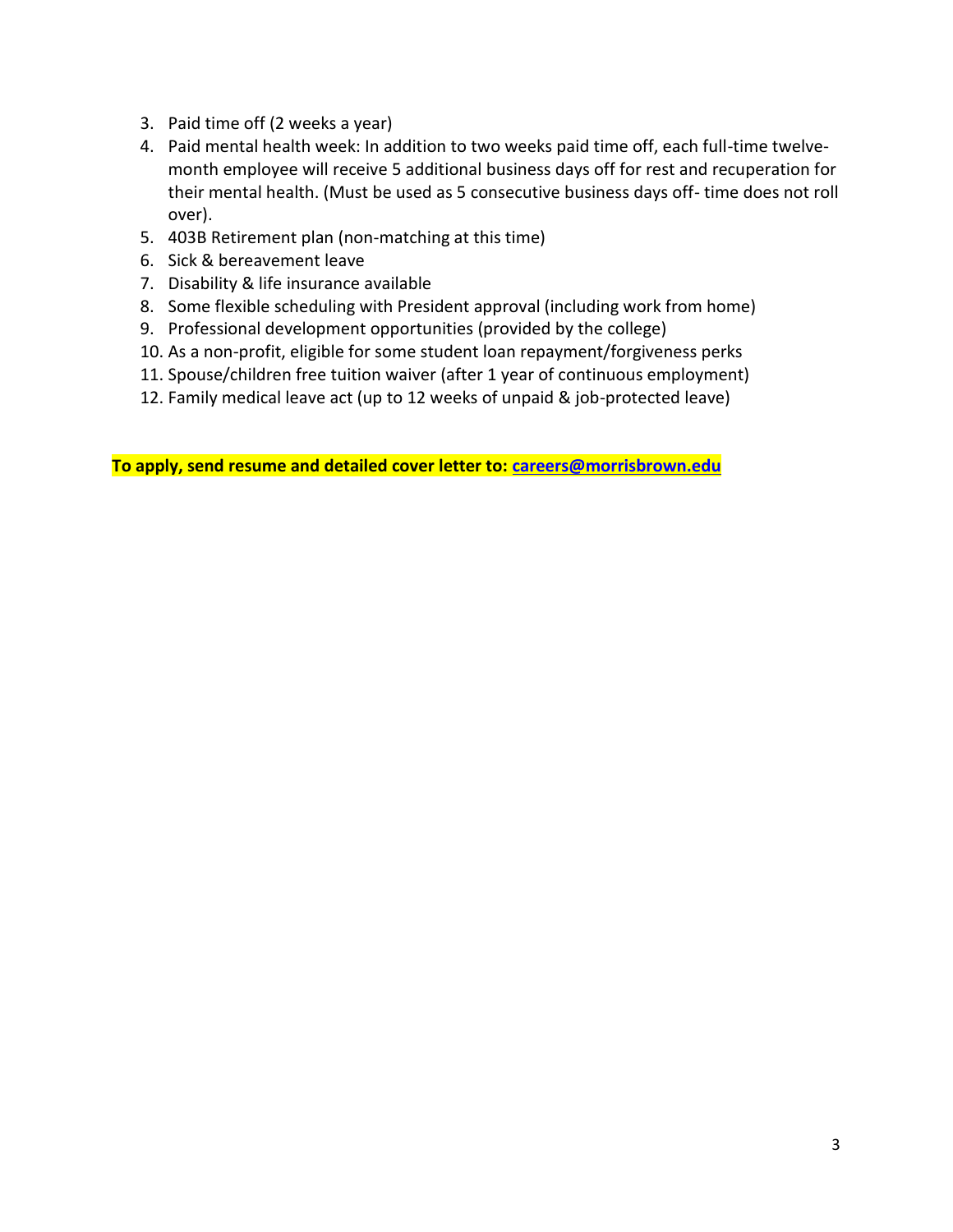## **MORRIS BROWN COLLEGE Adjunct Faculty**

## **Areas: Accounting, Business, Computer Science, Economics, English, Esports, Finance, History, Hospitality, Humanities, Human Resources, Mathematics, Music, Psychology, Project Management, Quantitative Methods**

Adjunct Faculty members teach college courses for undergraduate students: Teaches one or more subjects in which faculty member holds at minimum a master's degree or 18 graduate hours within prescribed curriculum- **Terminal degree preferred.**

The Appointee is required, among other things, to teach a minimum of one-two course per semester *as assigned*, undergo classroom observations, advise students, attend department and college faculty meetings, carry out committee assignments, support student activities, and may attend College ceremonies and other activities held at the College. The Appointee is also required to maintain appropriate course and student records and keep office hours as determined by Morris Brown College.

## **Specific Job Duties:**

1) Teaches/conducts college courses for undergraduate students: Teaches one or more subjects.

2) Prepares and delivers exciting lectures to students; stimulates class discussions using textbooks, and other teaching materials.

3) Compiles, administers, and grades examinations.

**To apply, send resume and detailed cover letter to: [careers@morrisbrown.edu](mailto:careers@morrisbrown.edu)**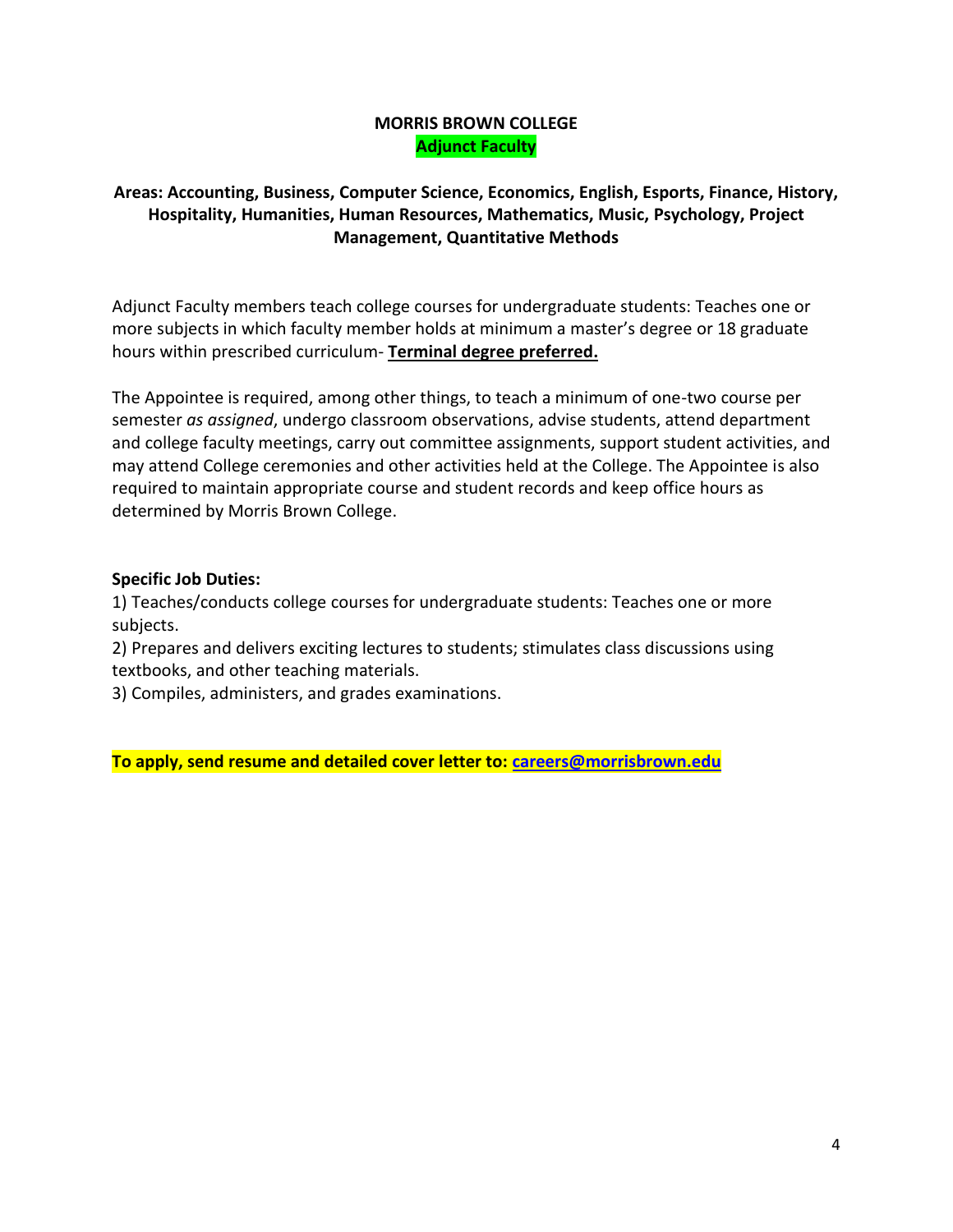## **Morris Brown College Admissions Specialist Internship**

#### *Background*

Morris Brown College is a private, coed, liberal arts college in the Vine City community of Atlanta, Georgia, United States. It is a historically black college affiliated with the African Methodist Episcopal Church. Morris Brown is seeking interns to help in various areas of operations to help resurrect the college.

These internships are **non-paid**, however, available for college credit as approved by your institution.

#### *Non-Paid* **Internship Description- Summer 2022, Fall 2022, Spring 2023**

The Admissions Specialist Internship will offer students interested in higher education leadership the opportunity to learn about the admissions/enrollment department. This role supports The Vice President of Enrollment Management & Student Services (VPEMSS) who is a member of the Presidents' senior leadership team, reporting directly to the President. The VPEMSS is the senior administrator of the Enrollment Services area and is responsible for all enrollment planning and execution. In this senior role, the VPEMSS provides comprehensive oversight for planning and implementation of goals, objectives, and strategies related to the office of Enrollment and Student Services as well as ensuring the goals, objectives, and strategies are reflective of the vision and mission of Morris Brown College.

Morris Brown College would like to partner with Clark Atlanta University, Morehouse College, Georgia State University, Kennesaw State University, Spelman College, and other colleges to offer the selected student(s) an opportunity to learn more about our organization while gaining useful experience that will be beneficial post-graduation.

We have a non-paid internship opportunity for the right student(s). In collaboration with the selected college/university, this opportunity will be for college credit (credit hours approved by the individual school) in which the student will work with the office staff of Morris Brown College 10-15 hours a week.

#### Minimum Qualifications

-Junior/ Senior attending Clark Atlanta University, Morehouse College, Spelman College, Georgia State University, or Kennesaw State University

-Have experience or an interest in higher education, student affairs, registrar office work. -Experience in utilizing/maintaining social media outlets such as Facebook, Twitter, Instagram, YouTube, LinkedIn, Snapchat, etc.

-Interest in learning more about HBCUs.

**To apply, send resume to: [careers@morrisbrown.edu](mailto:careers@morrisbrown.edu)**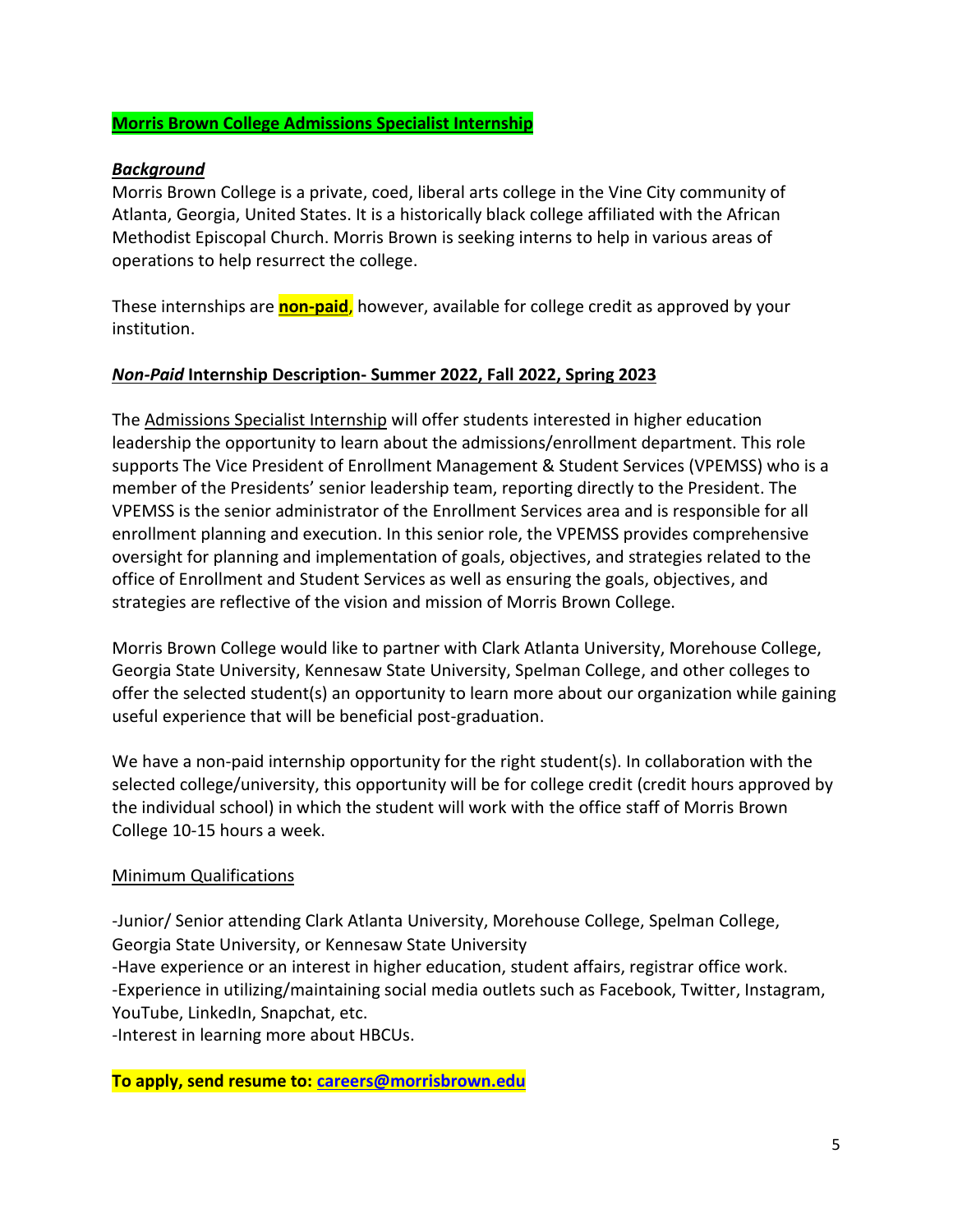## **Morris Brown College Registrar Specialist Internship**

#### *Background*

Morris Brown College is a private, coed, liberal arts college in the Vine City community of Atlanta, Georgia, United States. It is a historically black college affiliated with the African Methodist Episcopal Church. Morris Brown is seeking interns to help in various areas of operations to help resurrect the college.

These internships are **non-paid**, however, available for college credit as approved by your institution.

#### *Non-Paid* **Internship Description- Summer 2022, Fall 2022, Spring 2023**

The **Registrar Specialist Internship** will offer students interested in higher education leadership the opportunity to learn about the registrar department. The registrar serves as the custodian of the records for students and ensures compliance with FERPA and other regulatory bodies. This person maintains the academic record of all students and plans and implements the registration process for classes. He/she works with other administrators to coordinate times and locations for class meetings and resolve scheduling conflicts. Other responsibilities include keeping records of all college classes and curriculum prerequisites, determining students' graduation eligibility, planning commencement activities, and preparing information such as honors lists, transcripts, and class rankings.

Morris Brown College would like to partner with Clark Atlanta University, Morehouse College, Georgia State University, Kennesaw State University, Spelman College, and other colleges to offer the selected student(s) an opportunity to learn more about our organization while gaining useful experience that will be beneficial post-graduation.

We have a non-paid internship opportunity for the right student(s). In collaboration with the selected college/university, this opportunity will be for college credit (credit hours approved by the individual school) in which the student will work with the office staff of Morris Brown College 10-15 hours a week.

#### Minimum Qualifications

-Junior/ Senior attending Clark Atlanta University, Morehouse College, Spelman College, Georgia State University, or Kennesaw State University

-Have experience or an interest in higher education, student affairs, registrar office work. -Experience in utilizing/maintaining social media outlets such as Facebook, Twitter, Instagram, YouTube, LinkedIn, Snapchat, etc.

-Interest in learning more about HBCUs.

**To apply, send resume to: [careers@morrisbrown.edu](mailto:careers@morrisbrown.edu)**